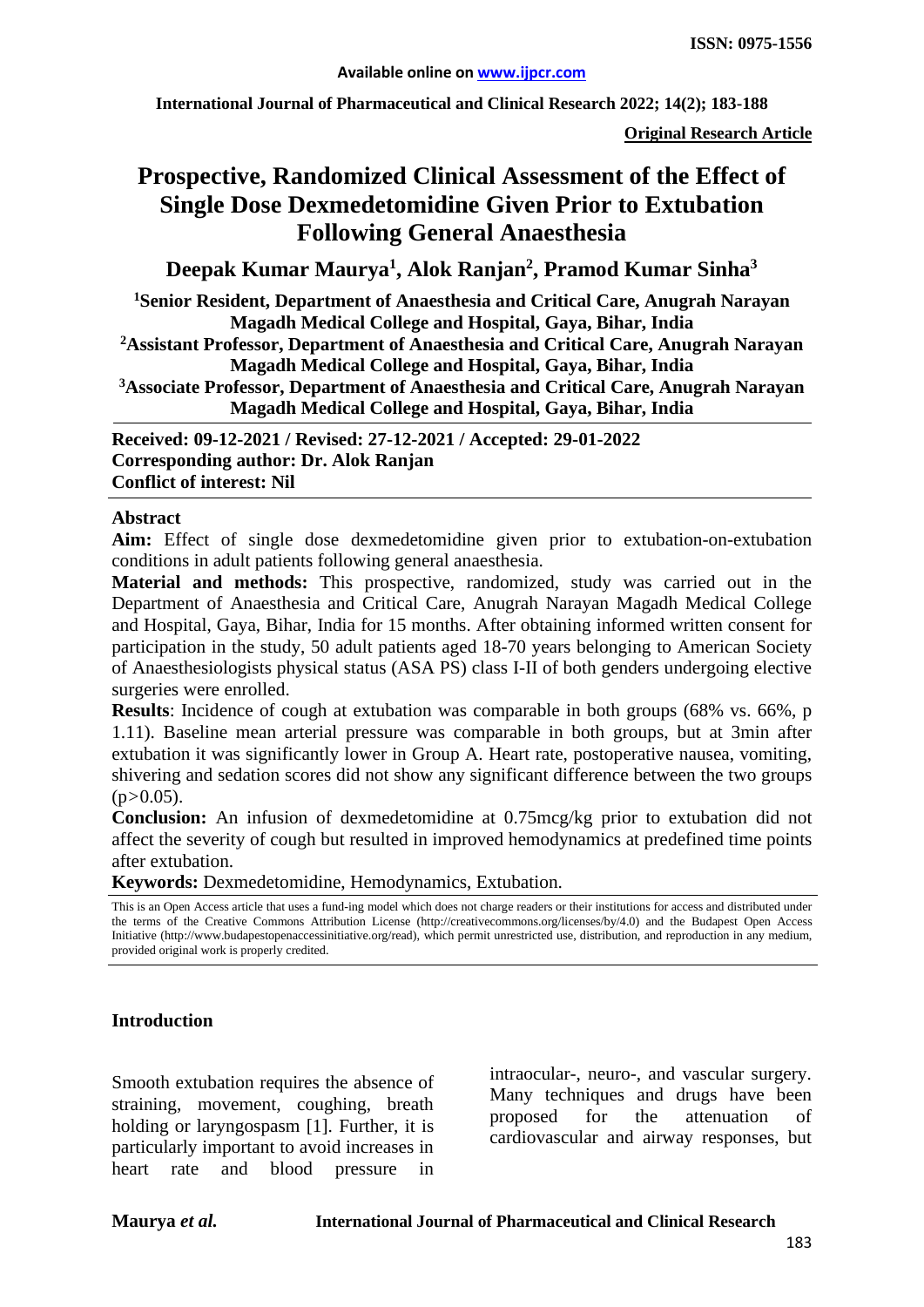none have been completely successful [2,5].

Dexmedetomidine, a potent alpha adrenoceptor agonist which dosedependently reduces arterial blood pressure and heart rate [6,7], decreases the haemodynamic and plasma catecholamine response to intubation and extubation [8,10]. Extubation at light levels of anaesthesia/sedation can stimulate reflex responses via tracheal and laryngeal irritation [11]. However, two studies on the effects of dexmedetomidine during extubation failed to mention its effects on coughing and other airway reflexes [9,10].

Opiates and local anaesthetics have been used to reduce this reflex [12,14], but both techniques have limitations. Dexmedetomidine is used for sedation and analgesia in intensive care units, where its relative lack of effect on respiration is an advantage [15]; it is thus theoretically appropriate for reducing airway and circulatory reflexes during emergence from anaesthesia. In this study, we aimed to investigate its effects during extubation on coughing, airway reflexes and haemodynamics.

### **Material and methods:**

This prospective, randomized, study was carried out in the Department of Anaesthesia and Critical Care, Anugrah Narayan Magadh Medical College and Hospital, Gaya, Bihar, India for 15 months.

# **Methodology**

After obtaining informed written consent for participation in the study, 50 adult patients aged 18-70 years belonging to American Society of Anaesthesiologist physical status (ASA PS) class I-II of both genders undergoing elective surgeries were enrolled. Patients allergic to dexmedetomidine, patients suffering from mental health problems, pregnant patients, obese patients (BMI *>*30), patients with history of recent upper respiratory tract infection in the last 4 weeks were excluded.

Patients were randomly assigned to two groups by a computer-based randomization program. The randomization result was kept sealed in an envelope and only the study personnel who was blinded to the patient assessment was allowed to open the envelope and prepare the assigned drug. Patients belonging to group A received 0.75mcg/kg dexmedetomidine and patients belonging to group B received normal saline. All patients were premedicated with midazolam 2mg IV and glycopyrrolate 0.2mg IV. On arriving in the operating room pulse oximetry, electrocardiogram and non-invasive blood pressure were attached. Fentanyl 2mcg/kg was given to all patients. After pre-oxygenating, patients were induced with titrated doses of propofol 2mg/kg till there was loss of response to verbal commands. Following atracurium 0.5mg/kg iv and after 3 minutes of mask ventilation, patients were intubated using an endotracheal tube of internal diameter 7.0 mm (female) or 8.0 mm (male). The patients were ventilated with tidal volume of 8 mL/kg ideal body weight to maintain endtidal carbon dioxide levels at 30-35 mm Hg. Isoflurane 1.0-1.5 MAC and fentanyl 0.5mcg/kg boluses were used to maintain mean arterial pressure and heart rate within 20% of baseline intraoperatively with intermittent atracurium to maintain muscle relaxation.

Anaesthesia was maintained with isoflurane, oxygen and air. Half an hour before the anticipated end of surgery, the study drug was given as an infusion over 10min. Group A received 0.75mcg/kg dexmedetomidine and group B received normal saline. Paracetamol (1 g) and ondansetron (0.1 mg/kg) were administered intravenously. At conclusion of surgery, isoflurane was turned off (time noted as  $T_0$ ) and 100% oxygen at 6 L/min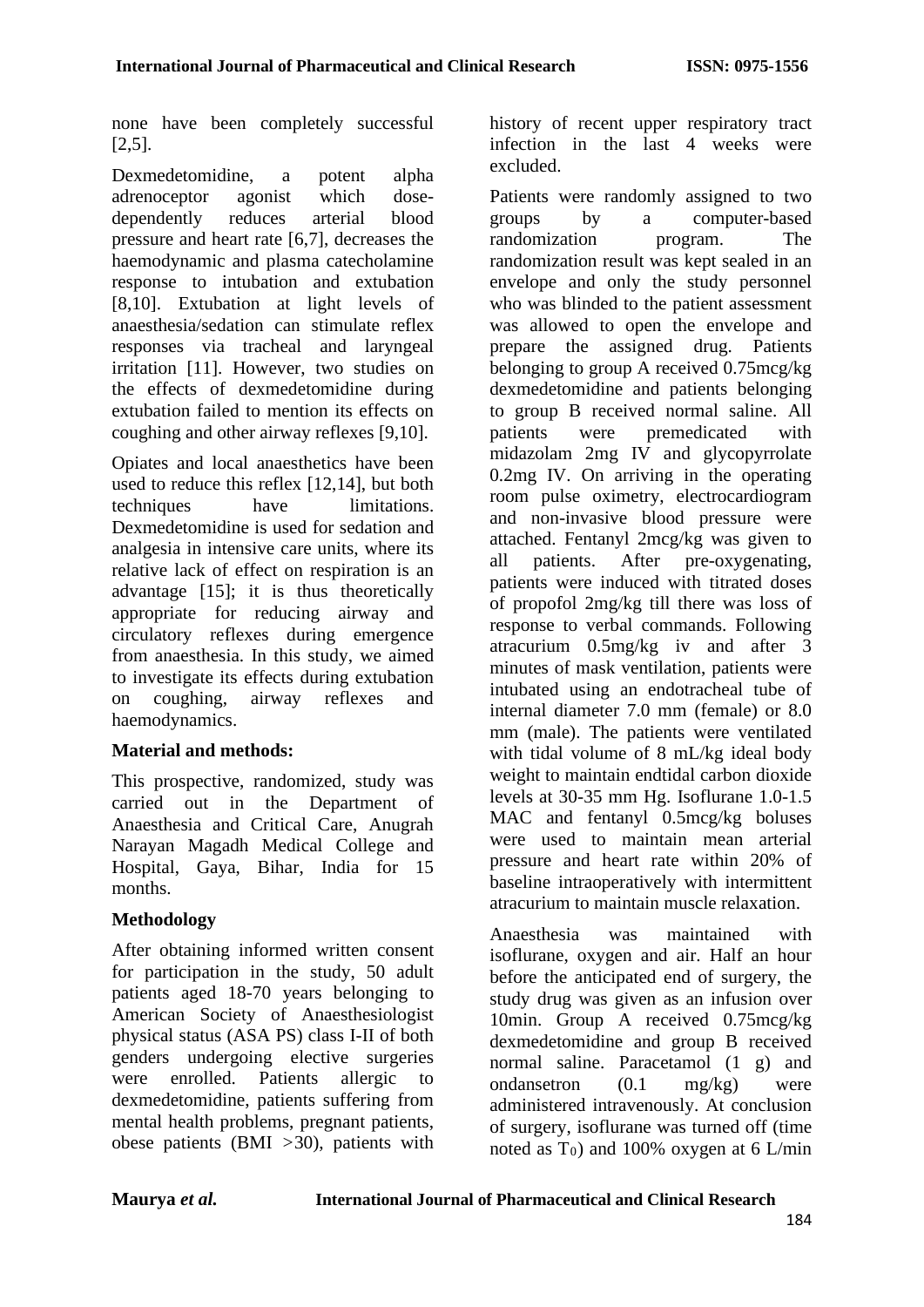was used till extubation. Once satisfactory spontaneous efforts were detected, neostigmine (0.05mg/kg) and glycopyrrolate (0.01mg/kg) were used intravenously for reversing actions of neuro muscular blockers. reversal patient was called gently and continuously to open the eyes. When the patient had opened eyes in response to such verbal stimuli and had recovered normal respiration, the study subjects were extubated (time noted as  $T_E$ ). All patients were transferred to the post-anesthetic care unit (PACU) after surgery. Any significant fall in blood pressure was managed by IV fluid bolus (100-200ml) followed by incremental epinephrine 3mg or phenylephrine 50mcg boluses. If heart rate decreased to less than 50/min, IV atropine 0.6mg was given. Cough score was recorded before and after extubation (Table 1). Systolic, diastolic, mean blood pressure, heart rate was noted at predefined time points (T0*,*3min,6min, TE*,*

3min). Patients' level of sedation was assessed using Ramsay sedation scale. Post operative nausea and vomiting as well as shivering were scored (Table 1). Cough score, mean arterial pressure, heart rate and sedation scores were compared based on Student's T test. Postop nausea, vomiting and shivering scores were analyzed using Chi square test. IBM SPSS Statistics 25.0 (SPSS Inc., Chicago, Illinois, USA) was used for statistical analysis.

## **Results:**

Incidence of cough at extubation was comparable in both groups (68% vs. 66%, p 1.11). Baseline mean arterial pressure was comparable in both groups, but at 3min after extubation it was significantly lower in Group A. Heart rate, postoperative nausea, vomiting, shivering and sedation scores did not show any significant difference between the two groups (p*>*0.05)

| Cough            |                                                          |  |  |  |  |  |
|------------------|----------------------------------------------------------|--|--|--|--|--|
|                  | No cough                                                 |  |  |  |  |  |
|                  | Mild, single cough                                       |  |  |  |  |  |
| $\overline{2}$   | Moderate, $> 1$ cough lasting $<$ 5 sec                  |  |  |  |  |  |
| 3                | Severe, sustained cough or lasting for $> 5$ sec         |  |  |  |  |  |
| <b>PONV</b>      |                                                          |  |  |  |  |  |
|                  | Absent                                                   |  |  |  |  |  |
|                  | Mild nausea                                              |  |  |  |  |  |
| 2                | Severe nausea                                            |  |  |  |  |  |
| 3                | Vomiting                                                 |  |  |  |  |  |
| <b>Shivering</b> |                                                          |  |  |  |  |  |
|                  | No shivering                                             |  |  |  |  |  |
|                  | Mild, fasciculations of face or neck                     |  |  |  |  |  |
| 2                | Moderate, visible tremor in $> 1$ muscle group           |  |  |  |  |  |
| 3                | Severe, gross muscular activity involving whole<br>body. |  |  |  |  |  |

**Table 1: Grading of cough, PONV, shivering**

| Table 2: Comparison of post operative cough score (Cough grade) |
|-----------------------------------------------------------------|
|-----------------------------------------------------------------|

|         |            |     | p value |
|---------|------------|-----|---------|
| Group A | <b>58%</b> | 32% |         |
| Group B | 66%        | 34% |         |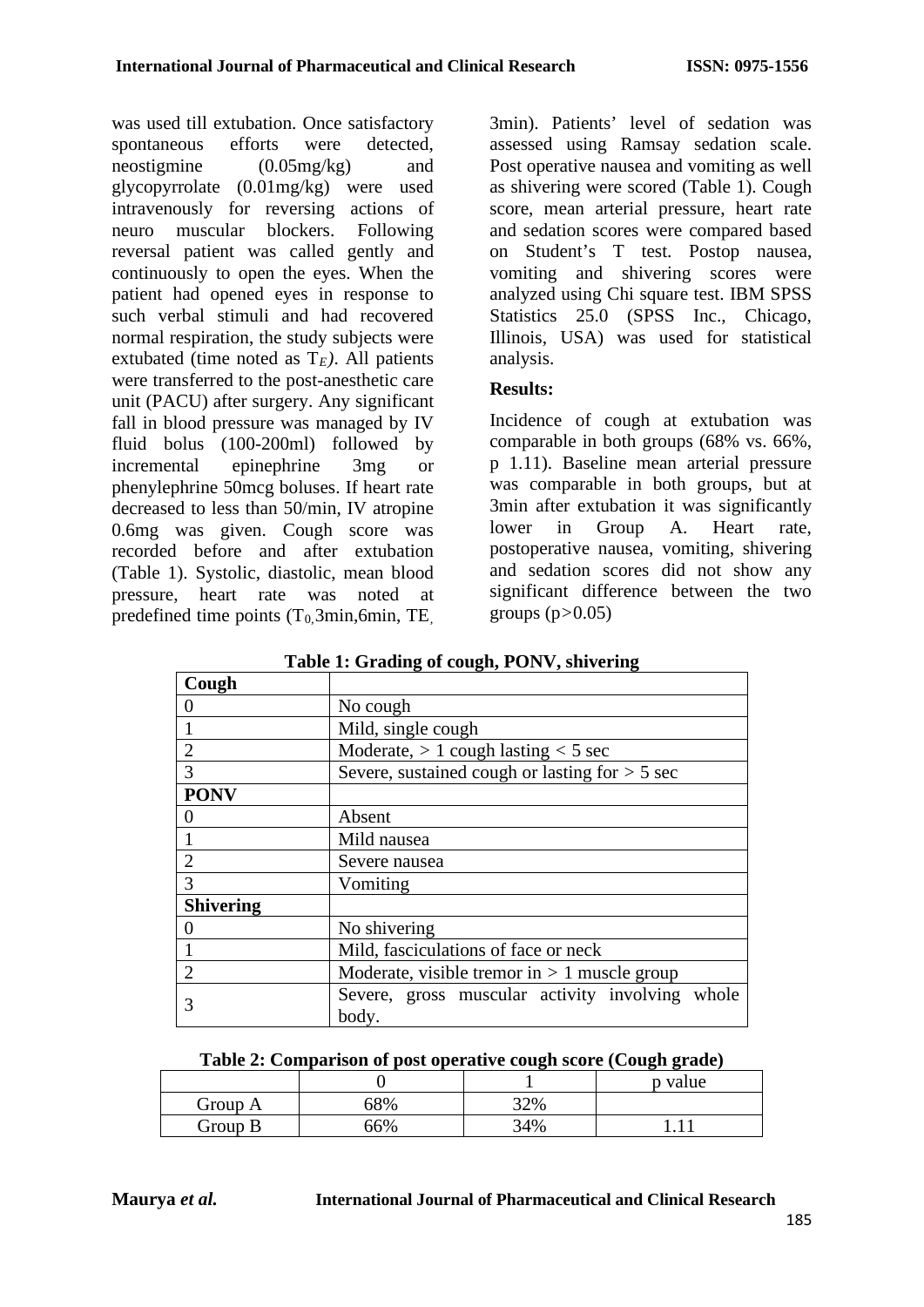| Table 9. Comparison of mean arteriar pressure |         |       |         |       |         |  |
|-----------------------------------------------|---------|-------|---------|-------|---------|--|
|                                               | Group A |       | Group B |       |         |  |
|                                               | Mean    | S. D  | Mean    | S. D  | p value |  |
| <b>Baseline</b>                               | 87.43   | 10.75 | 88.83   | 12.23 | 0.61    |  |
| T <sub>0</sub>                                | 93.21   | 18.10 | 100.81  | 12.81 | 0.21    |  |
| 3 min                                         | 99.77   | 15.78 | 109.21  | 10.67 | 0.53    |  |
| 6 min                                         | 106.88  | 10.78 | 101.10  | 11.42 | 0.38    |  |
| TE                                            | 100.66  | 6.56  | 102.40  | 13.55 | 0.86    |  |
| 3 min                                         | 90.37   | 8.87  | 101.88  | 10.87 | 0.04    |  |

#### **Table 3: Comparison of mean arterial pressure**

### **Table 4: Comparison of heart rate**

|                 | Group A |       | Group B |       |         |
|-----------------|---------|-------|---------|-------|---------|
|                 | Mean    | S.D   | Mean    | S.D   | p value |
| <b>Baseline</b> | 80.77   | 9.84  | 85.81   | 16.82 | 0.74    |
| T <sub>0</sub>  | 70.43   | 5.24  | 78.55   | 9.30  | 0.04    |
| 3 min           | 72.54   | 5.14  | 86.55   | 15.88 | 0.03    |
| 6 min           | 73.21   | 9.24  | 89.50   | 19.14 | 0.11    |
| TE              | 90.77   | 19.78 | 101.37  | 19.37 | 0.31    |
| 3 min           | 85.66   | 16.94 | 97.1    | 14.67 | 0.18    |

| <b>Comparison of</b> | $0-1$ hour |            |                |            | $0-2$ hour   |         |            |
|----------------------|------------|------------|----------------|------------|--------------|---------|------------|
| <b>PONV</b>          |            |            | 2              | value      |              |         | value<br>n |
| Group A              | 10%        | 80%        | 10%            | 0.019      | 10%          | 90%     | 0.48       |
| Group B              | 0.0%       | 30%        | 70%            |            | 100%         | $0.0\%$ |            |
| <b>Comparison of</b> |            | At         |                |            | 30 min after |         |            |
| postoperative        |            | extubation |                |            | extubation   |         |            |
| sedation             |            |            | $\overline{2}$ | value<br>n |              |         | value<br>n |
| Group A              | 20%        | 66%        | 10%            | 0.35       | 66%          | 34%     |            |
| Group B              | 50%        | 34%        | 10%            |            | 100%         | 0.0%    |            |

#### **Table 5: Comparison of PONV and sedation**

### **Discussion:**

Smooth extubation ideally results in the absence of straining, coughing, laryngospasm and breath holding. Good recovery from anaesthesia requires the patients to be conscious, hemodynamically stable, pain-free with preserved airway<br>reflexes and breathing adequately. reflexes and breathing adequately. Inadequate recovery from anaesthesia can cause aspiration, loss of airway patency or inadequate ventilatory drive. Coughing with the tracheal tube in situ could be one of the causes of atelectasis at the end of surgery [16]. Dexmedetomidine, which has a half-life of about 6 min- utes has proven its efficacy in blunting the stress responses to laryngoscopy. Infusions of dexmedetomidine have been shown to provide smooth emergence from anaesthesia by attenuating agitation, cough, and hemodynamic changes in both children and adults. It also causes suppression of cough reflex and obtunds increase in BP and HR associated with emergence from anaesthesia [17]. It spares responsiveness to carbon dioxide and causes less respiratory depression [18].

Various methods are there in practice aiming to prevent coughing during emergence, like application of topical local anaesthetics [19] and use of hypnotics and opioids [17] to deepen plane of anesthesia.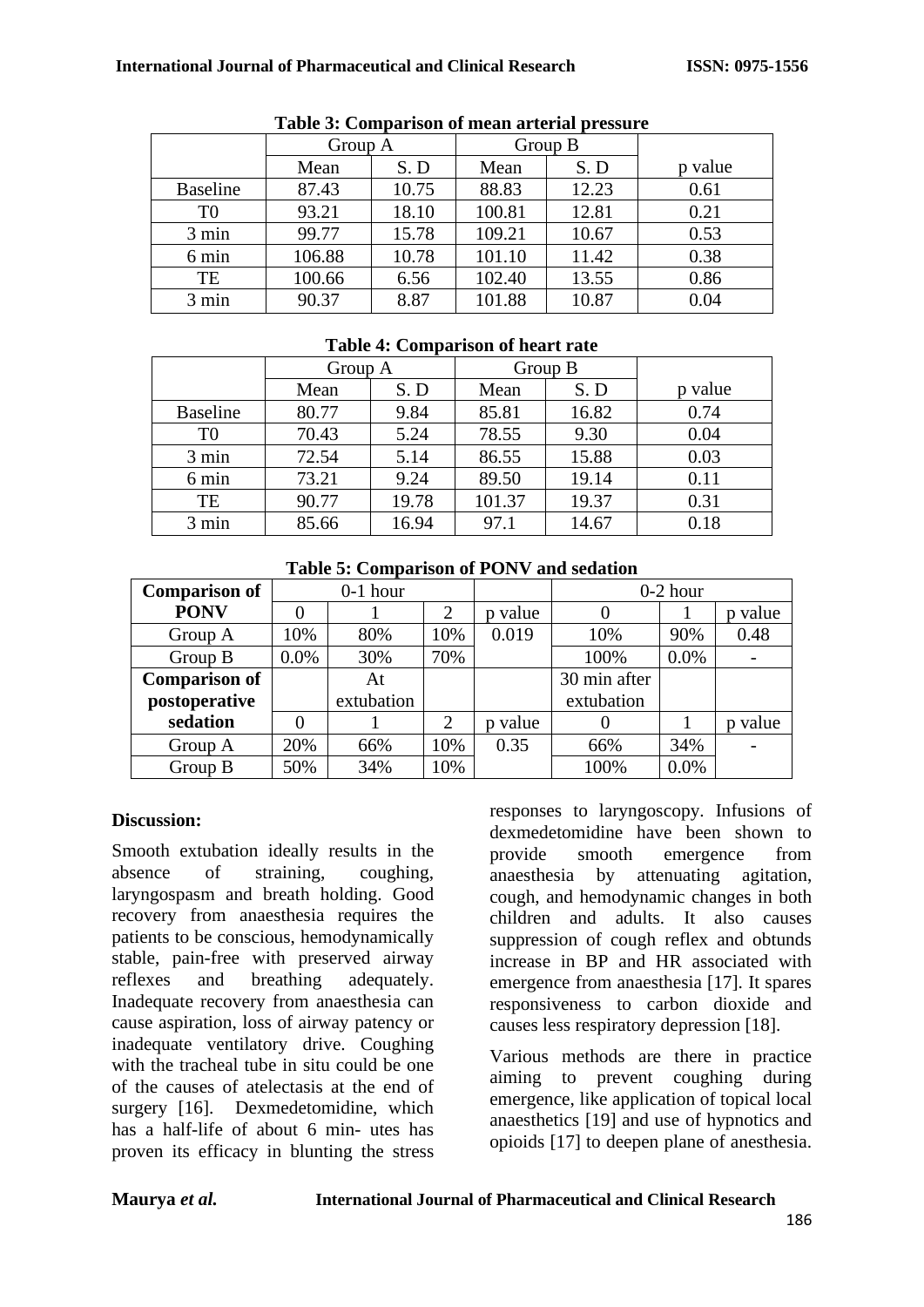Intratracheal local anaesthetic instillation, intracuff lidocaine [16], intravenous lignocaine, short acting opioids such as fentanyl and remifentanil, esmolol, labetalol, diltiazem, prostaglandin-E1 and verapamil have been used to attenuate these hemodynamic and respiratory responses during extubation in the past but with certain limitations. Remifentanil is ultrashort acting and carries risk of respiratory depression. Extreme high blood pressure can be dangerous as it can result in cerebral vascular accidents, especially in the geriatric age group. Rapid pulse rate is also equally detrimental as it can trigger arrhythmias. Therefore, a smooth emergence from anaesthesia may be helpful in ensuring maintenance of stable hemodynamics after extubation. This is especially important in patients following major head and neck surgery and in those with un-ruptured cerebral aneurysm, so as to avoid emergence crisis leading to severe coughing and associated unstable hemodynamic changes. In vulnerable patients, the changes in ejection fraction and cardiac work during recovery can induce undesirable complications, such as myocardial ischaemia [20].

Recovering from anaesthesia often results in elevated catecholamine concentration [17,20] following discontinuation of anaesthesia which is further aggravated by laryngeal stimulation occurring during extubation. Dexmedetomidine, a potent alpha-adrenoceptor agonist, with 8 times greater affinity than clonidine [19], decreases the sympathetic outflow and noradrenergic activity thereby counteracting the hemodynamic fluctuation occurring at the time of extubation. It activates receptors in the medullary vasomotor center and reduces norepinephrine turnover and decreases central sympathetic outflow [20]. This results in alterations in sympathetic function and manifests as decreased blood pressure and heart rate. Central stimulation of parasympathetic outflow and inhibition of sympathetic outflow from the locus ceruleous in the brainstem plays a prominent role in the sedation and anxiolysis produced by dexmedetomidine [19].

Intraoperative hypothermia is a serious risk factor for post-anesthetic shivering [12]. Postoperative shivering usually causes uneasy feelings and is complicated by tachycardia, hypertension and cardiac ischemia. The anti- shivering effect of dexmedetomidine may be mediated in the hypothalamus [21]. As patients come out of anaesthesia, some may develop psychological dysfunctions like delirium, confusion or even cognitive dysfunction.

# **Conclusion:**

An infusion of dexmedetomidine at 0.75mcg/kg prior to extubation did not affect the severity of cough but resulted in improved hemodynamics at predefined time points after extubation.

# **References:**

- 1. Cranfield KA, Bromley LM. Minimum alveolar concentration of desflurane for tracheal extubation in deeply anaesthetized, unpremedicated children. Br J Anaesth 1997; 78: 370- 1.
- 2. Bidwai AV, Bidwai VA, Rogers CR, Stanley TH. Blood pressure and pulserate responses to endotracheal extubation with and without prior injection of lidocaine. Anesthesiology 1979; 51: 171-3.
- 3. Dyson A, Isaac PA, Pennant JH, Giesecke AH, Lipton JM. Esmolol attenuates cardiovascular responses to extubation. Anesth Analg 1990; 71: 675-8.
- 4. Nishina K, Mikawa K, Maekawa N, Obara H. Fentanyl attenuates cardiovascular responses to tracheal extubation. Acta Anaesthesiol Scand 1995; 39: 85-9.
- 5. Valley RD, Freid EB, Bailey AG,